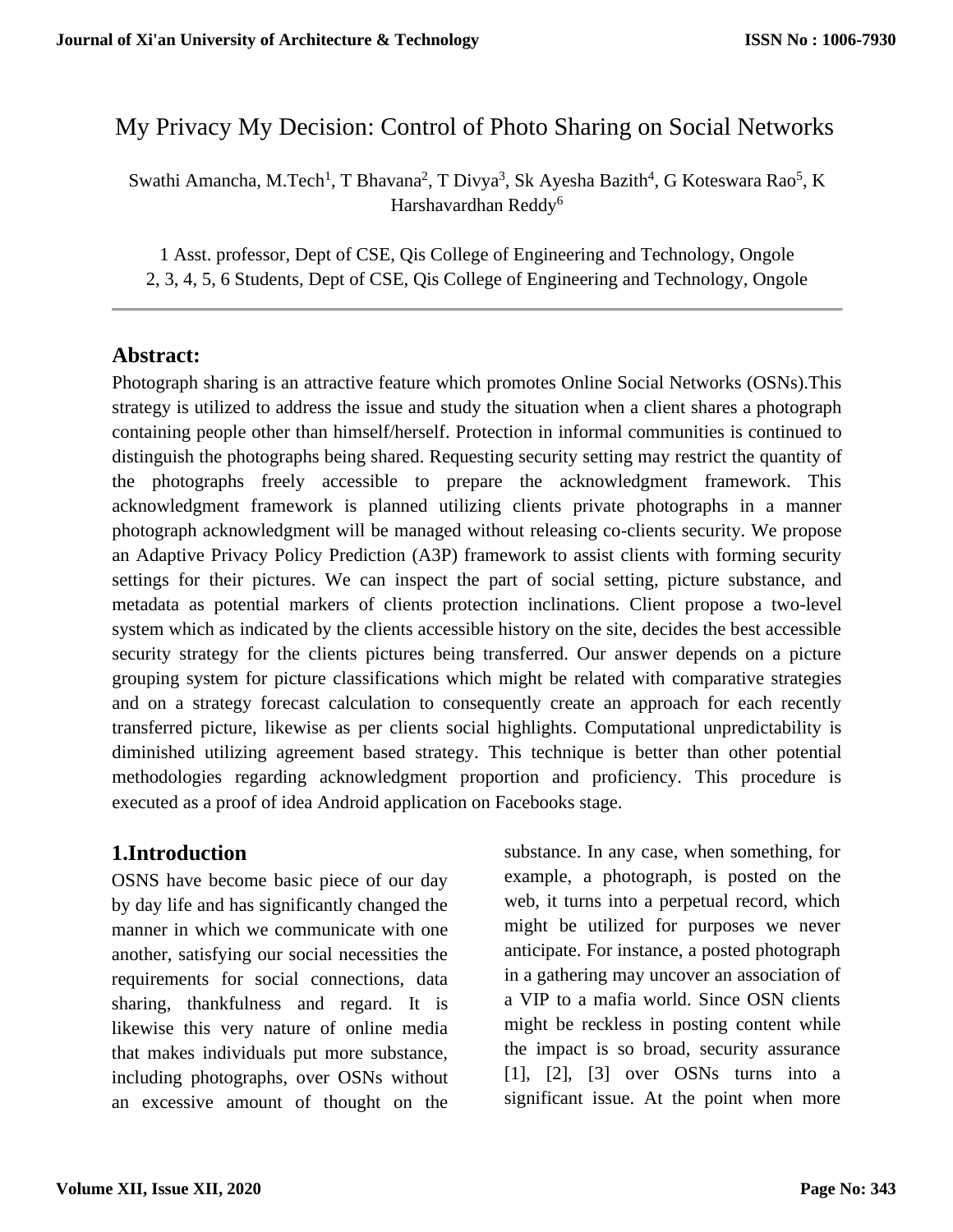capacities, for example, photograph sharing and labeling are added, the circumstance turns out to be more confounded. For example, these days we can share any photograph as we like on OSNs, whether or not this photograph contains others (is a cophotograph) or not. Right now there is no limitation with sharing of co-photographs, actually, interpersonal organization specialist co-ops like Facebook are urging clients to post co-photographs and label their companions to get more individuals included. Nonetheless, imagine a scenario in which the co-proprietors of a photograph are not ready to share this photograph. Is it a protection infringement to share this cophoto without authorization of the coproprietors? Should the co-proprietors have some authority over the co-photographs?

To address these inquiries, we need to expound on the protection issues over OSNs. Customarily, protection is viewed as a condition of social withdrawal. As per Altman's protection guideline hypothesis security [4] is a logic and dynamic limit guideline measure where protection isn't static however "a specific control of admittance to oneself or to ones gathering". In this hypothesis, "rationalization" alludes to the receptiveness and closeness of self to other people and "dynamic" signifies the ideal security level changes with time as indicated by climate. During the cycle of protection guideline, we endeavor to coordinate the accomplished security level to the ideal one[13]. At the ideal protection level, we can encounter the ideal certainty when we need to cover up or appreciate the ideal consideration when we need to show. Be that as it may, if the genuine degree of

protection is more prominent than the ideal one, we will feel forlorn or separated; then again, if the real degree of security is more modest than the ideal one, we will feel overuncovered and powerless.

Sadly, on most current OSNs, clients have no influence over the data showing up external their profile page. In Thomas, Grier and Nicol inspect how the absence of joint protection control can incidentally uncover delicate data about a client. To relieve this danger, they propose Facebook's security model to be adjusted to accomplish multiparty protection. In particular, there should be a commonly satisfactory protection strategy figuring out which data should be posted and shared [5]. To accomplish this, OSN clients are approached to determine a protection strategy and an introduction strategy. Security strategy is utilized to characterize gathering of clients that can get to a photograph while being the proprietor, while presentation strategy is utilized to characterize gathering of clients that can get to while being a co-proprietor [6]-[8]. These two arrangements will together commonly indicate how a co-photograph could be gotten to. In any case, prior to looking at these strategies, discovering characters in cophotos is the first and presumably the most import step. In the remainder of this paper we will zero in on a RF motor to discover personalities on a co-photograph.

FR issues over OSNs are simpler than an ordinary FR issue in light of the fact that the relevant data of OSN could be used for FRFor model, individuals appearing together on a co-photograph are probably going to be companions on OSNs, and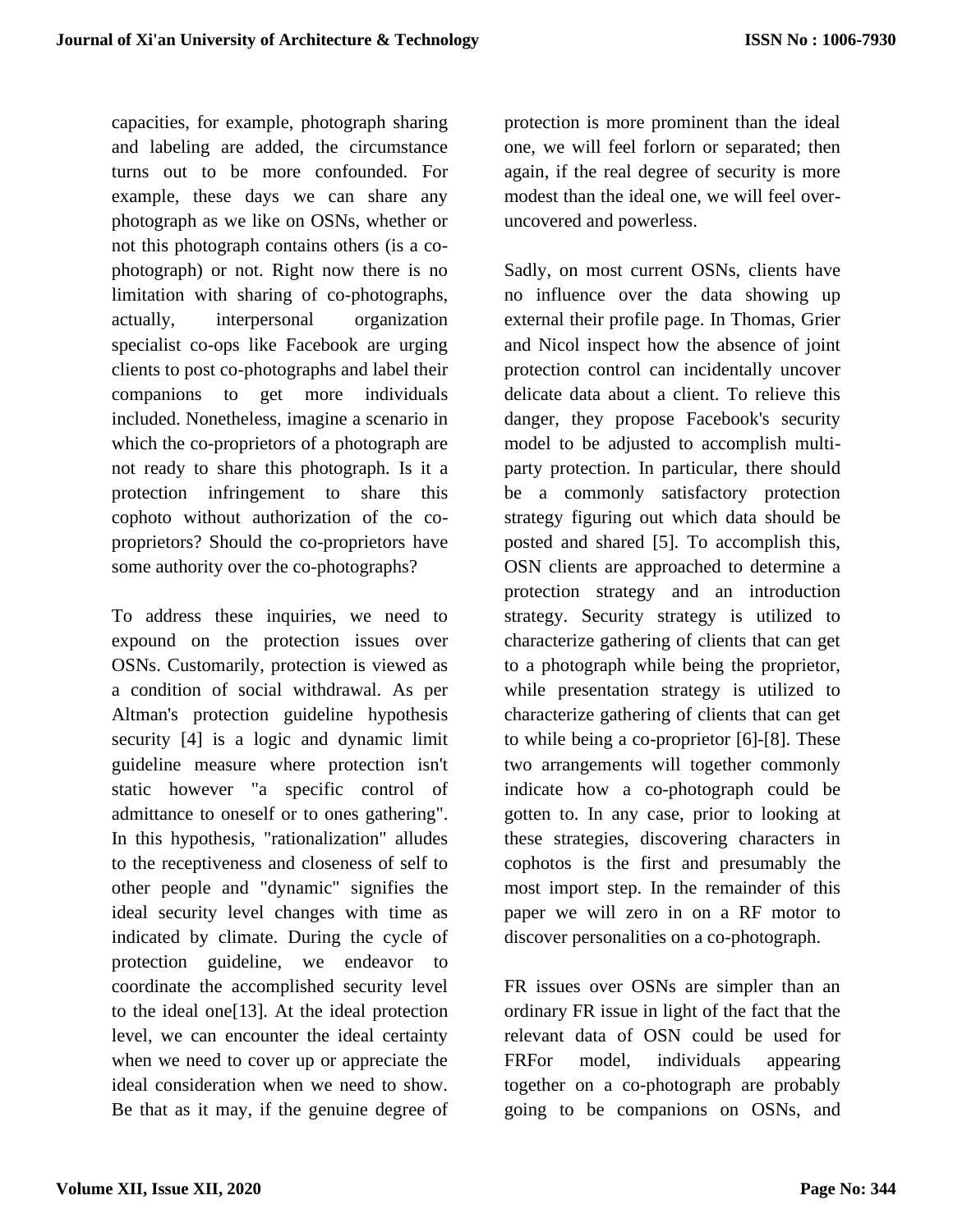accordingly, the FR motor could be prepared to perceive social companions (individuals in group of friends) explicitly. Preparing strategies could be adjusted from the off-therack FR preparing calculations, however how to get enough preparing tests is precarious. FR motor with higher acknowledgment proportion requests all the more preparing tests (photographs of every particular individual), yet online photograph assets are regularly deficient. Clients care about security is probably not going to put photographs online [9]. Maybe it is actually those individuals who truly need to have a photograph security assurance conspire. To break this predicament, we propose a security protecting conveyed community [10] preparing framework as our FR motor. In our framework, we ask every one of our clients to set up a private photograph set of their own. We utilize these private photographs to fabricate individual FR motors dependent on the particular social setting and guarantee that during FR preparing [11]; just the separating rules are uncovered however nothing else.

With the preparation information (private photograph sets) appropriated among clients, this issue could be figured as a commonplace secure multi-party calculation issue. Naturally, we may apply cryptographic strategy to secure the private photographs, yet the computational and correspondence cost may represent a major issue for a huge OSN. In this paper, we propose a novel agreement based way to deal with accomplish effectiveness and security [12] simultaneously. The thought is to let every client just arrangement with his/her private photograph set as the

neighborhood train information and use it to learn out the nearby preparing result. After this, nearby preparing results are traded among clients to shape a worldwide information. In the following round, every client learns over his/hers neighborhood information again by accepting the worldwide information as a source of perspective. At last the data will be spread over clients and agreement could be reached. We show later that by performing nearby learning in equal, effectiveness and protection could be accomplished simultaneously.

Contrasting and past works, our commitments are as per the following.

1) In our paper, the possible proprietors of shared things (photographs) can be consequently related to/without client created labels.

2) We propose to utilize private photographs in a security saving way and social settings to determine an individual FR motor for a specific client.

3) Orthogonal to the customary cryptographic arrangement, we propose an agreement based strategy to accomplish protection and proficiency.

# **2.Literature Review**

Tag, You Can See It! :Using Tags For Access Control In Photo Sharing

Clients often have rich and complex photosharing inclinations, yet appropriately configuring access control can be troublesome and tedious. In a 18-participant laboratory study, investigate whether the watchwords and captions with which clients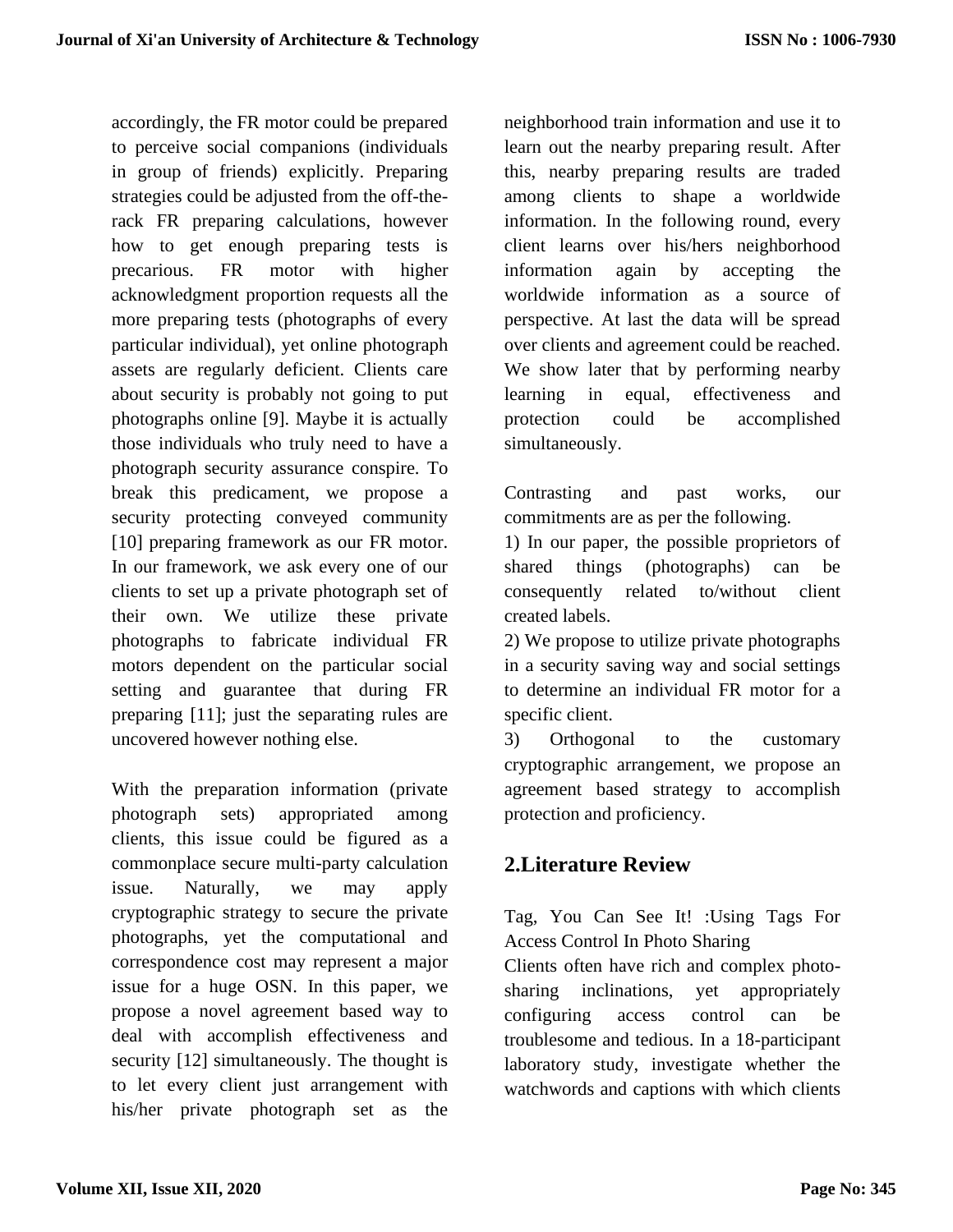tag their photos can be utilized to help clients all the more intuitively create and maintain access-control approaches. It has been discovered that (a) tags created for organizational purposes can be repurposed to create proficient and reasonably accurate access-control rules; (b) clients tagging with access control in mind create intelligible strategies that lead to significantly more accurate principles than those associated with organizational tags alone; and (c) participants can understand and actively engage with the idea of tag-based access control.

Understanding Privacy Settings In Facebook With An Audience View

Clients of online social networking communities are disclosing large amounts of personal information, putting themselves at a variety of dangers. The ongoing research investigates mechanisms for socially appropriate privacy management in online social networking communities. As an initial step, examining is done in the part of interface usability in current privacy settings. This strategy covers the primary iterative model, where presenting an audience-situated view of profile information significantly improved the understanding of privacy settings.

The Pviz Comprehension Tool For Social Network Privacy Settings

Clients mental models of privacy and visibility in social networks often involve subgroups within their local networks of companions. Many social networking sites have started building interfaces to help grouping, similar to Facebook's rundowns and "Smart Lists," and Google+ 's "Circles."

However, existing strategy comprehension tools, for example, Facebook's Audience View, are not aligned with this mental model. In this paper, we introduce PViz, an interface and framework that relates all the more straightforwardly with how clients model gatherings and privacy approaches applied to their networks. PViz allows the client to understand the visibility of her profile according to automaticallydeveloped, natural sub-groupings of companions, and at various degrees of granularity. Because the client should have the option to recognize and distinguish automatically-built gatherings, we also address the important sub-issue of producing viable gathering labels. We directed a broad client study comparing PViz to current approach comprehension tools (Facebook's Audience View and Custom Settings page). Our investigation revealed that PViz was comparable to Audience View for straightforward tasks, and gave a significant improvement to complex, bunch based tasks, despite requiring clients to adapt to another tool.

## Prying Data Out Of A Social Network

Preventing adversaries from compiling significant amounts of client data is a major challenge for social network operators. The trouble of collecting profile and graph information from the popular social networking Website Facebook and report two major findings has been examined. To start with, it depicts several novel ways where data can be extracted by outsiders. Second, it demonstrate the proficiency of the techniques on crawled data.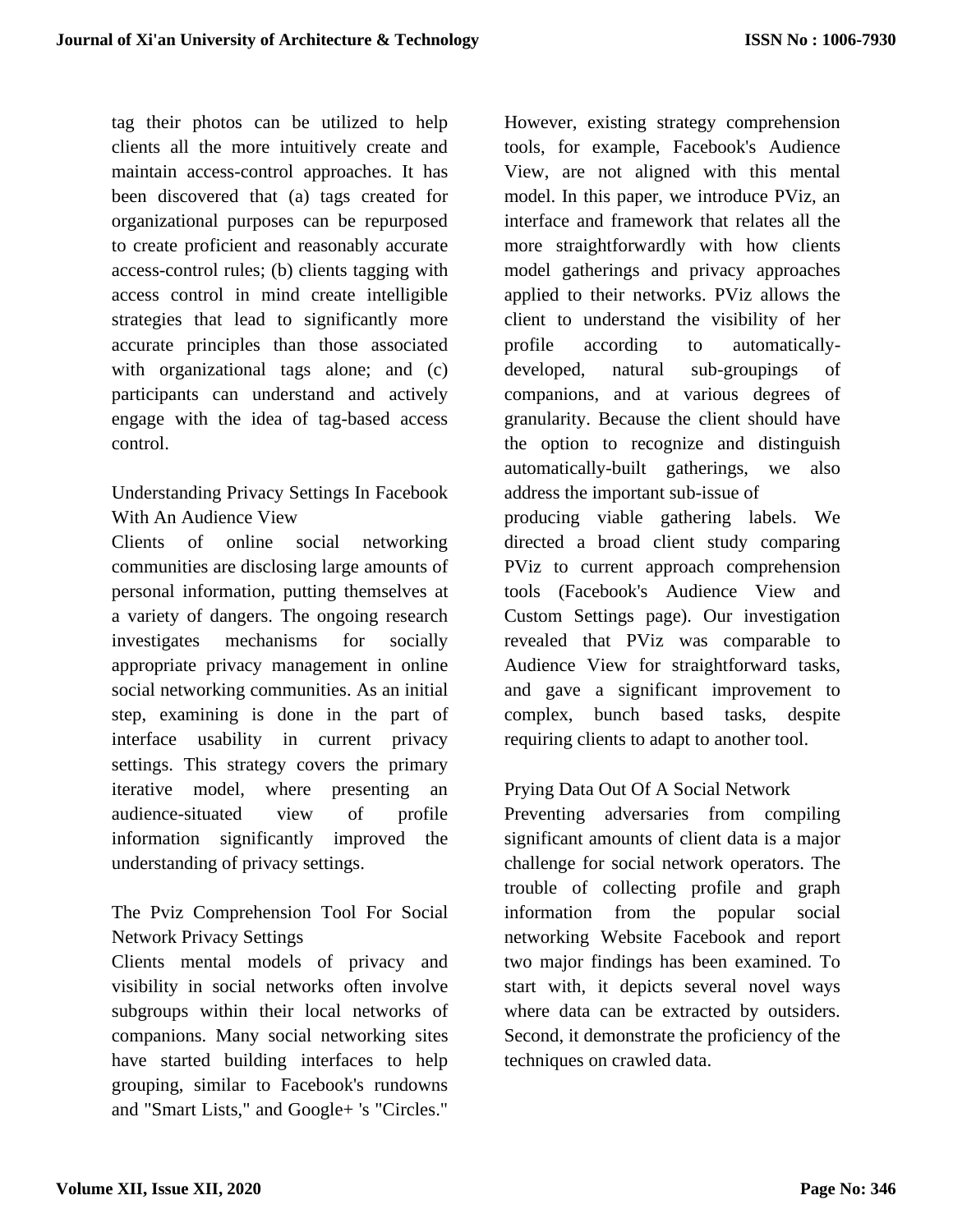Image Classification: City Vs Landscape Grouping images into semantically meaningful categories using low-level visual features is a challenging and important issue in substance based image retrieval. Based on these groupings, powerful indices can be worked for an image database. It shows how a particular elevated level classification issue (city vs. landscape classification) can be comprehended from relatively straightforward low-level features suited for the particular classes. The created strategy qualitatively measure the saliency of a feature for classification issue based on the plot of the intra-class and inter-class distance circulations. The approach to determine the discriminative intensity of the following features: shading histogram, shading rationality vector DCT coefficient, edge heading histogram, and edge course lucidness vector. It is determined that the edge heading based features have the most discriminative force for the classification issue of interest. A weighted k-NN classifier is utilized for the classification.

## Non-Parametric Kernel Ranking Approach For Social Image Retrieval

Social image retrieval has become an emerging research challenge in web rich media search. The cycle addresses the research issue of text-based social image retrieval, which aims to distinguish and restore a bunch of relevant social images that are related to a content based question from a corpus of social images. Regular approaches for social image retrieval just adopt typical content based image retrieval procedures to search for the relevant social images based on the associated tags, which

may experience the ill effects of uproarious tags. The image retrieval strategy presents a novel framework for social image re-ranking based on a non-parametric kernel learning method, which investigates both textual and visual substance of social images for improving the ranking performance in social image retrieval tasks. Not at all like existing strategies that often adopt some fixed parametric kernel work, the framework learns a non-parametric kernel matrix that can viably encode the information from both visual and textual domains. Although the proposed learning plan is transductive, it recommends some answer for handle unseen data by warping the non-parametric kernel space to some input kernel work.

# **3.System Overview**

## **3.1.Existing system**

For example, these days we can share any photograph as we like on osns, whether or not this photograph contains others (is a cophotograph) or not. As of now there is no limitation with sharing of co-photographs, actually, informal community specialist organizations like face book we need to expound on the protection issues over osns. Generally, security is viewed as a condition of social withdrawal. As per altman's security guideline hypothesis, protection is an argument and dynamic limit guideline measure where protection isn't static however "a particular control of admittance to oneself or to ones gathering". In this hypothesis, "logic" alludes to the receptiveness and closeness of self to other people and "dynamic" signifies the ideal protection level changes with time as per climate.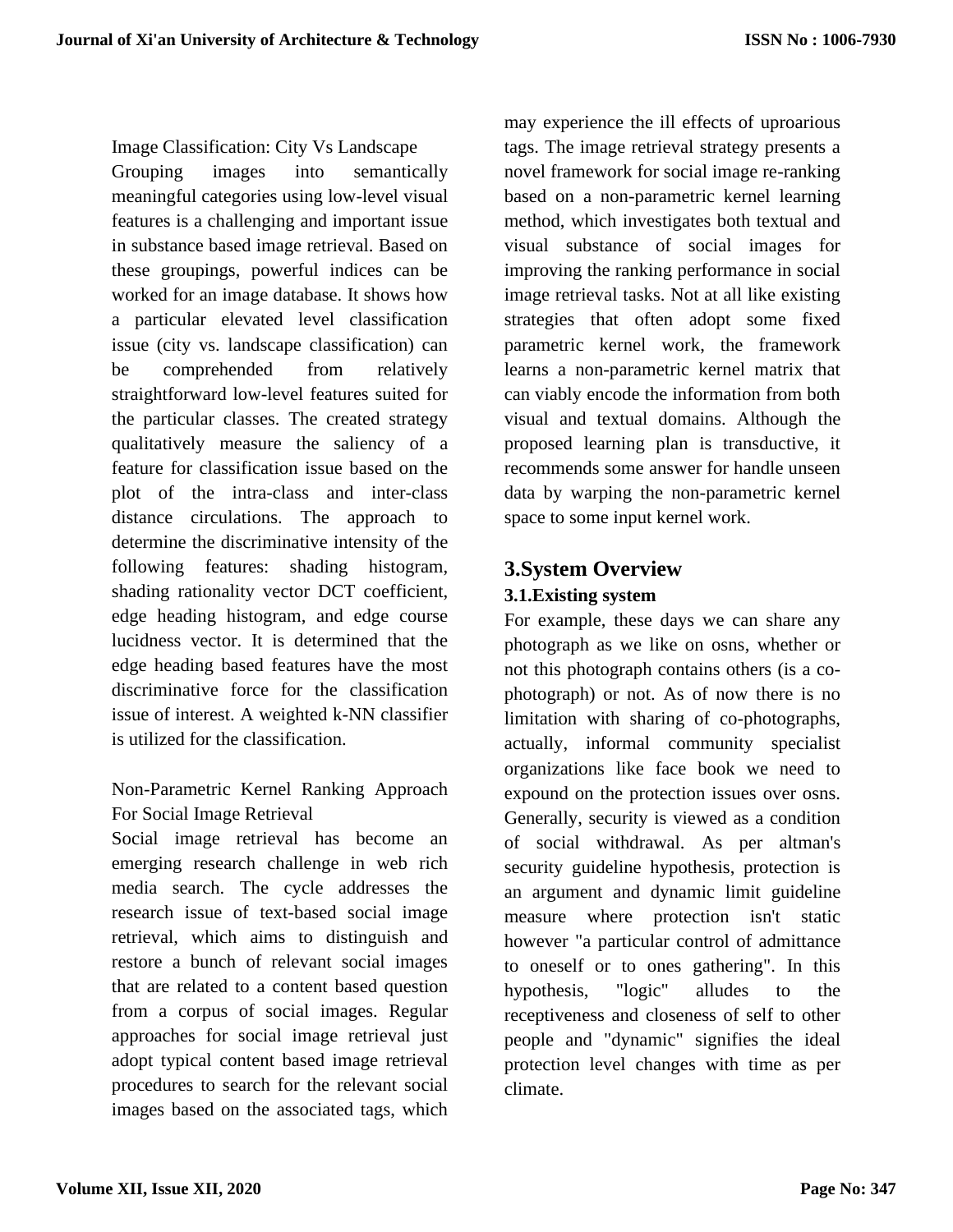#### **Disadvantages:**

- It might release clients' security on the off chance that they are permitted to post, remark, and label a photograph openly
- Photograph sharing and labeling are added, the circumstance turns out to be more convoluted.

#### **3.2.Proposed system**

In this paper, we propose a novel agreement based way to deal with accomplish proficiency and protection simultaneously. The thought is to let every client just arrangement with his/her private photograph set as the neighborhood train information and use it to learn out the nearby preparing result. After this, nearby preparing results are traded among clients to shape a worldwide information. In the following round, every client learns over his/hers neighborhood information again by accepting the worldwide information as a source of perspective. At last the data will be spread over clients and agreement could be reached. We show later that by performing neighborhood learning in equal, productivity and security could be accomplished simultaneously

#### **Advantages:**

- Planned a protection safeguarding fr system to distinguish people in a cophotograph.
- Our proposed plot be exceptionally valuable in ensuring clients' protection in photograph/picture sharing over online informal organizations



# **4.Implementation 4.1.Modules Description:**

Photo Privacy Social Network Friend List Collaborative Learning **Photo privacy:**

Users care about privacy are unlikely to put photos online. Perhaps it is exactly those people who really want to have a photo privacy protection scheme. To break this dilemma, we propose a privacy-preserving distributed collaborative training system as our fr engine. In our system, we ask each of our users to establish a private photo set of their own. We use these private photos to build personal fr engines based on the specific social context and promise that during fr training, only the discriminating rules are revealed but nothing else with the training data (private photo sets) distributed among users, this problem could be formulated as a typical secure multi-party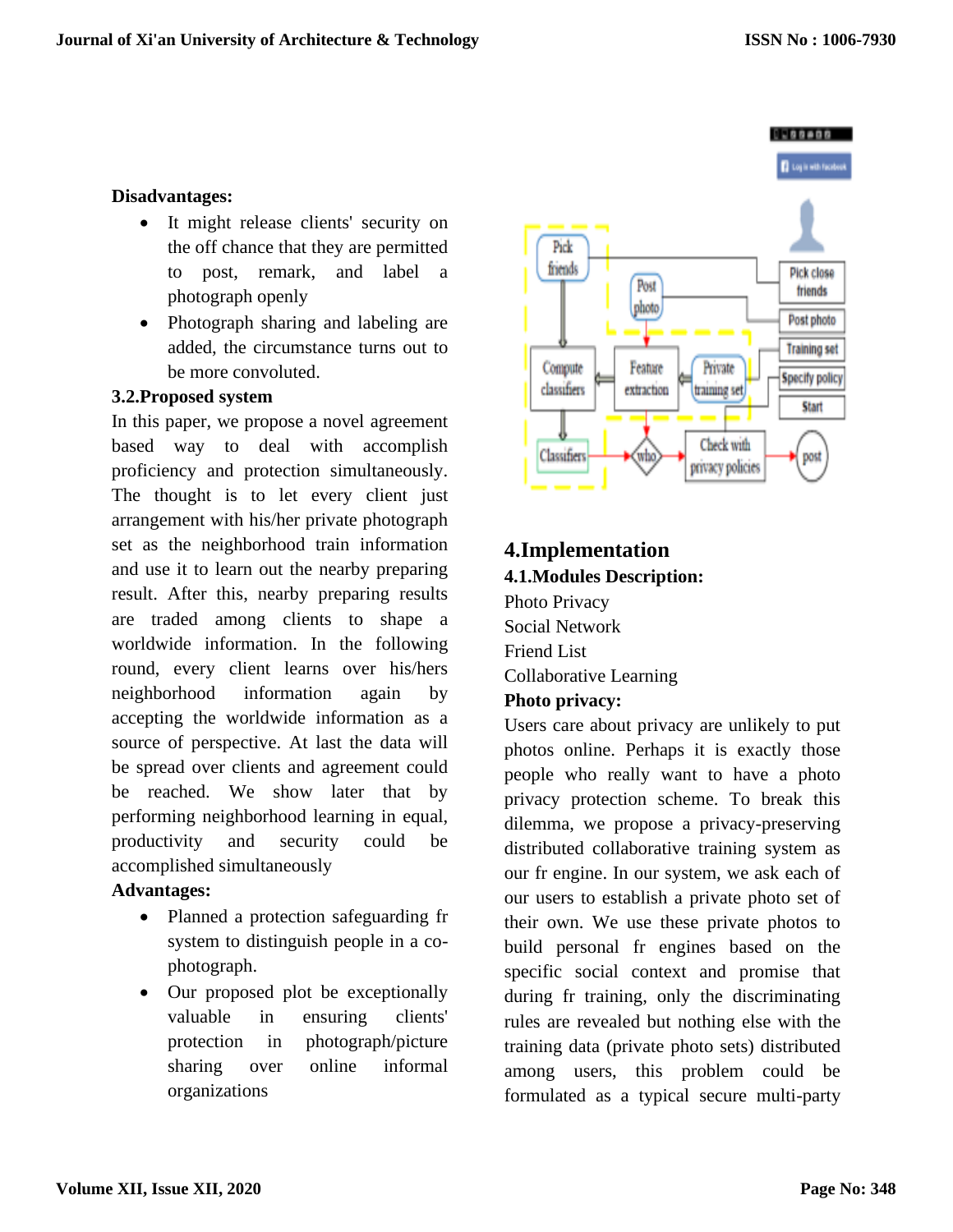computation problem. Intuitively, we may apply cryptographic technique to protect the private photos, but the computational and communication cost may pose a serious problem for a large osn.

#### **Social network:**

Study the statistics of photo sharing on social networks and propose a three realms model: "a social realm, in which identities are entities, and friendship a relation; second, a visual sensory realm, of which faces are entities, and co-occurrence in images a relation; and third, a physical realm, in which bodies belong, with physical proximity being a relation." They show that any two realms are highly correlated. Given information in one realm, we can give a good estimation of the relationship of the other realm. Stone et al., for the first time, propose to use the contextual information in the social realm and co photo relationship to do automatic fr. They define a pair wise conditional random field (crf) model to find the optimal joint labeling by maximizing the conditional density. Specifically, they use the existing labeled photos as the training samples and combine the photo co occurrence statistics and baseline fr score to improve the accuracy of face annotation. Discuss the difference between the traditional fr system and the fr system that is designed specifically for osns. They point out that a customized fr system for each user is expected to be much more accurate in his/her own photo collections. Social networks such as face book. Unfortunately, careless photo posting may reveal privacy of individuals in a posted photo. To curb the privacy leakage, we proposed to enable individuals potentially in a photo to give the

permissions before posting a co-photo. We designed a privacy-preserving fr system to identify individuals in a co-photo.

## **Friend list:**

Basically, in our proposed one-against-one strategy a user needs to establish classifiers between self, friend and friend, friend also known as the two loops in algorithm. 2. During the first loop, there is no privacy concerns of alice's friend list because friendship graph is undirected. However, in the second loop, alice need to coordinate all her friends to build classifiers between them. According to our protocol, her friends only communicate with her and they have no idea of what they are computing for. Friend list could also be revealed during the classifier reuse stage. For example, suppose alice want to find ubt between bob and tom, which has already been computed by bob. Alice will first query user k to see if ukj has already been computed. If this query is made in plaintext, bob immediately knows alice and bob are friends. To address this problem, alice will first make a list for desired classifiers use private set operations in [10] to query against her neighbors' classifiers lists one by one. Classifiers in the intersection part will be reused. Notice that even with this protection, mutual friends between alice and bob are still revealed to bob, this is the trade-off we made for classifiers reuse. Actually, osns like face book shows mutual friends anyway and there is no such privacy setting as "hide mutual friends"

## **Collaborative learning:**

To break this dilemma, we propose a privacy-preserving distributed collaborative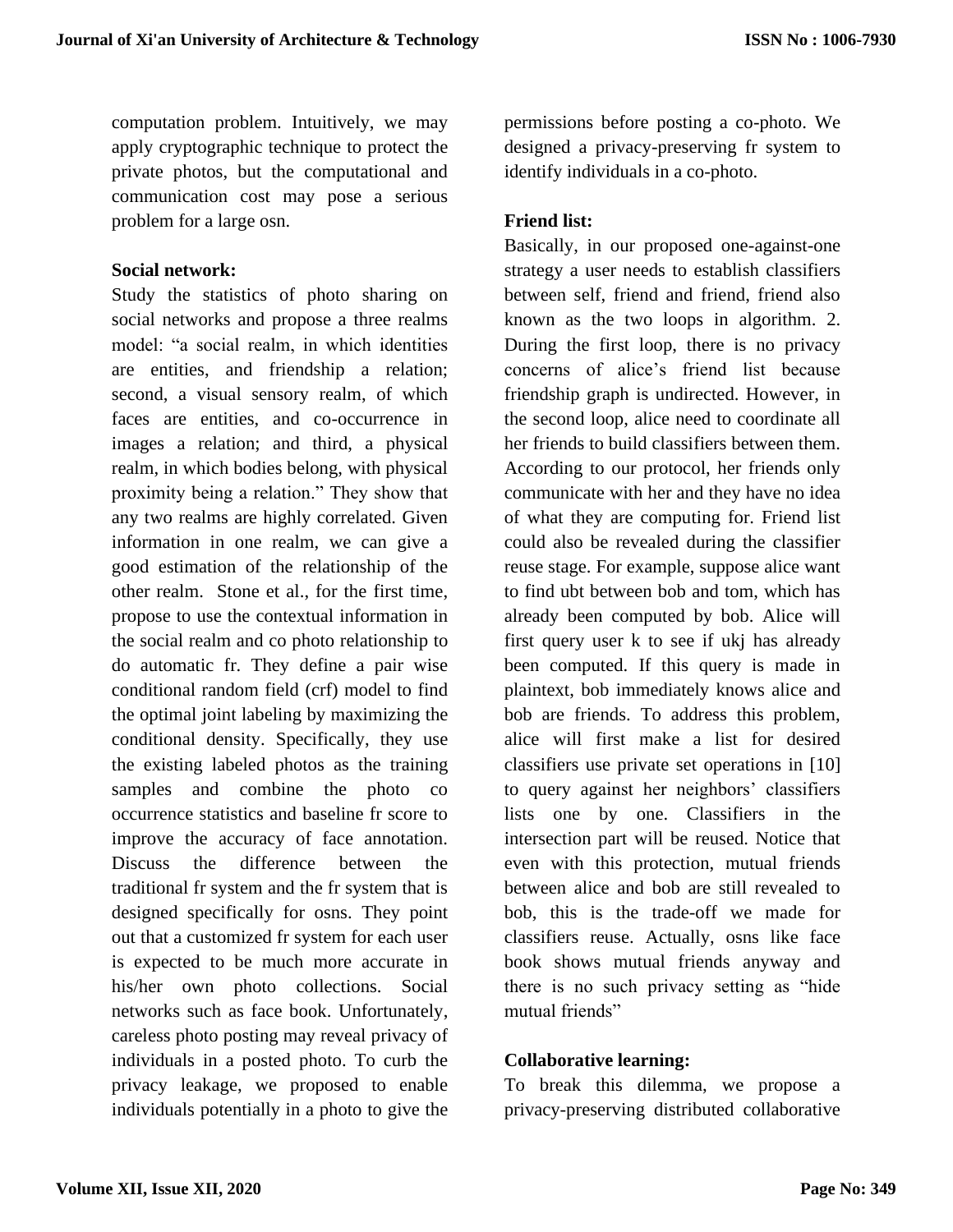training system as our fr engine. In our system, we ask each of our users to establish a private photo set of their own. We use these private photos to build personal fr engines based on the specific social context and promise that during fr training, only the discriminating rules are revealed but nothing else. Propose to use multiple personal fr engines to work collaboratively to improve the recognition ratio. Specifically, they use the social context to select the suitable fr engines that contain the identity of the queried face image with high probability this data isolation property is the essence of our secure collaborative learning model and the detailed security analysis. With kkt conditions and wolfe dual, detailed iterative updates are listed in eq

# **5.Conclusion**

Photograph sharing is one of the most famous highlights in online informal organizations, for example, Facebook. Shockingly, reckless photograph posting may uncover protection of people in a posted photograph. To control the protection spillage, we proposed to empower people conceivably in a photograph to give the authorizations prior to posting a cophotograph. We planned a security safeguarding FR system to recognize people in a co-photograph. The proposed system is included with low calculation cost and privacy of the preparation set. Hypothetical examination and analyses were directed to show adequacy and proficiency of the proposed plot. We expect that our proposed plot be extremely valuable in securing clients' protection in photograph/picture sharing over online informal communities.

Nonetheless, there consistently exist compromise among protection and utility. For instance, in our present Android application, the co-photograph must be post with consent of the relative multitude of coproprietors. Dormancy presented in this cycle will significantly affect client experience of OSNs. Additionally, neighborhood FR preparing will deplete battery rapidly. Our future work could be the manner by which to move the proposed preparing plans to individual mists like Dropbox and additionally icloud.

# **References**

[1] Kaihe Xu, Yuanxiong Guo, Linke Guo, Yuguang Fang, Xiaolin Li, "My Privacy My Decision: Control of Photo Sharing on Online Social Networks", IEEE Transaction on Dependable and Secure Computing, Volume: PP , Issue: 99, pp-1-1, 2015

[2] Z. Stone, T. Zickler, and T. Darrell, "Autotagging facebook: Social network context improves photo annotation", IEEE Computer Society Conference on Computer Vision and Pattern Recognition Workshops, pp. 1-8, 2008.

[3] A. Kapadia, F. Adu-Oppong, C. K. Gardiner, and P. P. Tsang, "Social circles: Tackling privacy in social networks", in Proc. Sympsable Privacy Security, 2008.

[4] J. Bonneau, J. Anderson, and L. Church, "Privacy suites: Shared privacy for social networks", in Proc. Symp. Usable Privacy Security, 2009.

[5] C. A. Yeung, L. Kagal, N. Gibbins, and N. Shadbolt, "Providing access control to online photo albums based on tags and linked data", pp. 9-14, 2009.